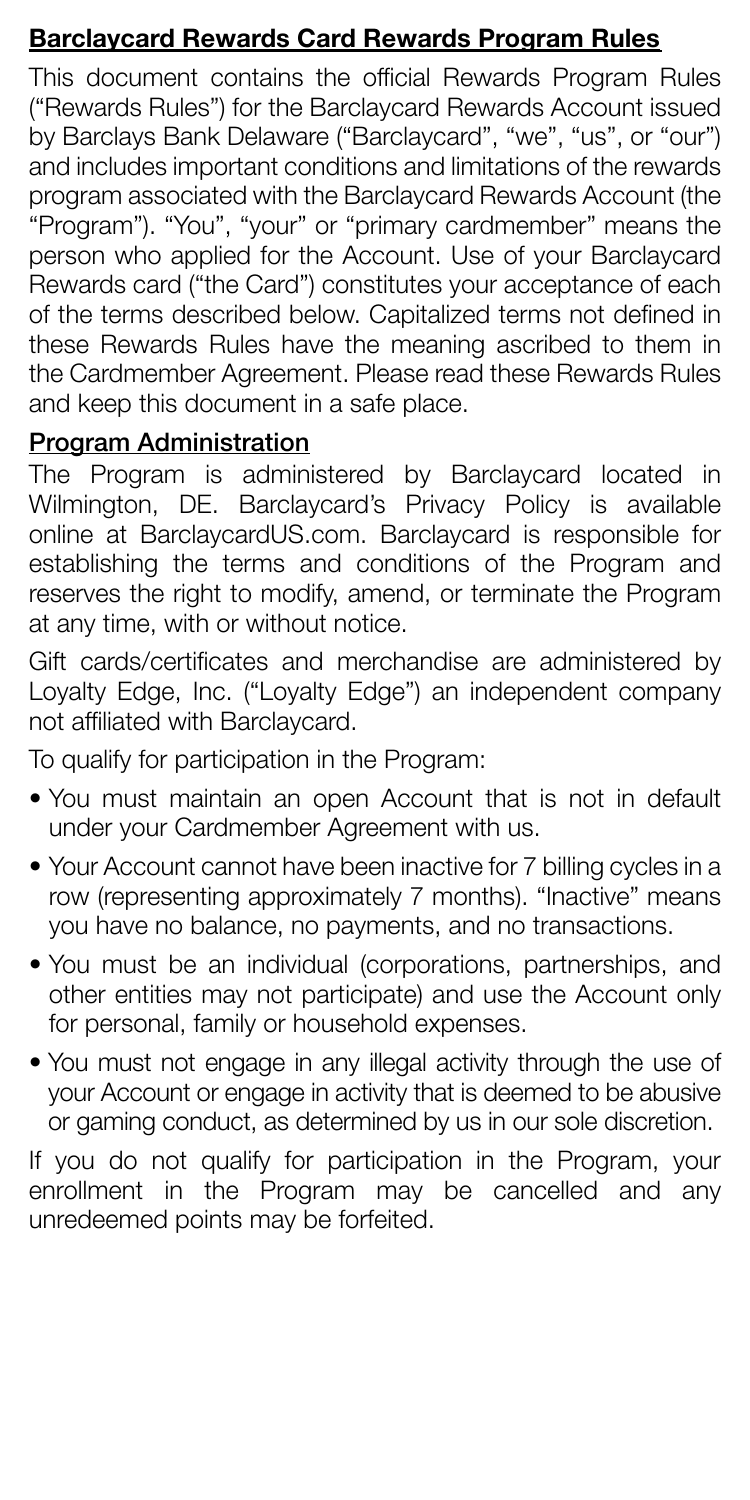## Earning Points

- You earn points for retail purchases less credits, returns, and adjustments ("Net Purchases") made with the Account by you and/or any authorized user(s), as follows:
	- You earn 2 points for every \$1 spent on gas, utility, and grocery Net Purchases. Purchases must be submitted by merchants using the merchant category codes for purchases in these categories to qualify for the additional points. Barclaycard is not responsible for incorrectly coded purchases. Additional points may not be earned if the merchant submits the transaction using a mobile or wireless card reader or if you use a mobile or digital wallet to pay for the purchase. Additionally, purchases made through third parties, including online marketplaces and resellers, or using a third-party payment account will not earn additional points. Purchases not eligible to receive the two (2) points for every \$1 include, but are not limited to, purchases made at superstores, warehouse clubs and discount stores.
- You earn 1 point for every \$1 spent on all other Net Purchases
- When a purchase or transaction is not a whole dollar amount, any fraction equal to or greater than \$0.50 will be rounded up to the nearest whole dollar and any fraction equal to or less than \$0.49 will be rounded down to the nearest whole dollar to calculate points earned. For example, if you make a purchase in the amount of \$49.49, 49 points will be awarded, but if the transaction amount is \$49.50, 50 points will be awarded.
- Balance transfers, Cash Advances (including Cash Equivalent transactions such as, but not limited to, the use of your Card or Account number to obtain money orders, traveler's checks, foreign currency and lottery tickets), fees, interest charges, and unauthorized/fraudulent transactions do not earn points.
- There is no limit to the total points you can earn as long as the Program continues and the Account is open, active and in good standing.
- Barclaycard reserves the right, at its sole discretion, to disqualify any cardmember from participating in the Program and to forfeit any or all points earned for abuse, fraud, or any violation of the Rewards Rules.

### Redeeming Points

- You have the option to redeem your points for cash back or pay yourself back statement credits, gift cards or merchandise.
- Redemptions start at 1,000 points for \$10.00.
- To redeem, visit BarclaycardUS.com or call the number on the back of your Card.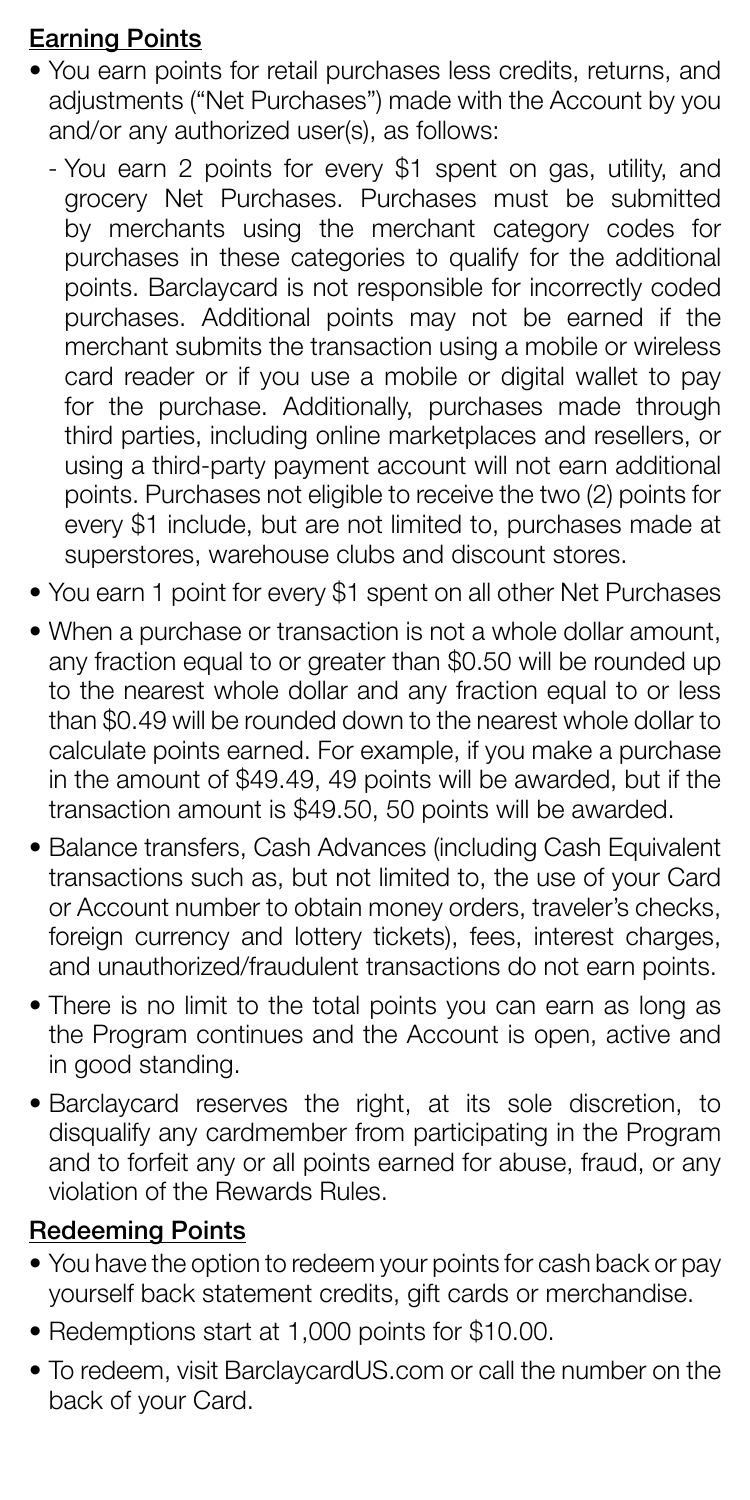- There is no limit to the total points you can redeem as long as the Program continues and your Account is open, active, and in good standing; however, please note the maximum statement credit toward a single purchase described in the section below titled "Pay Yourself Back Statement Credits".
- Barclaycard is not responsible for unauthorized redemptions on your Account.

## Cash Back Statement Credits

- Redemptions for statement credits start at 1,000 points for \$10.00.
- If you redeem your points for a statement credit, the credit will be posted to your Account within one to two (1-2) business days.
- Statement credits reduce your Account balance but cannot be applied toward any minimum payment requirement and are otherwise subject to the terms and conditions applicable to your Account.

### Pay Yourself Back Statement Credits

- Redemptions for pay yourself back statement credits start at 1,000 points for \$10.00 toward any purchase of \$10.00 or more made within the last 90 days.
- Redemption toward a purchase for less than the full amount can be made using a set number of points that result in statement credit increments as follows:
	- \$10.00 statement credit increments between \$10.00 and \$100.00,
	- \$25.00 statement credit increments between \$125.00 and \$200.00, and
	- \$50.00 statement credit increments between \$250.00 and \$2,000.00.
- If you redeem your points for a pay yourself back statement credit, the credit will be posted to your Account within one to two (1-2) business days.
- Statement credits reduce your Account balance but cannot be applied toward any minimum payment requirement and are otherwise subject to the terms and conditions applicable to your Account.

# Gift Cards/Certificates and Merchandise

- Redemptions for gift cards start at 1,000 points for \$10.00.
- Points required for redemptions for merchandise vary, depending on what you are redeeming for.
- The selection of gift cards and merchandise items are subject to availability and the number of points needed to redeem for them may change at any time.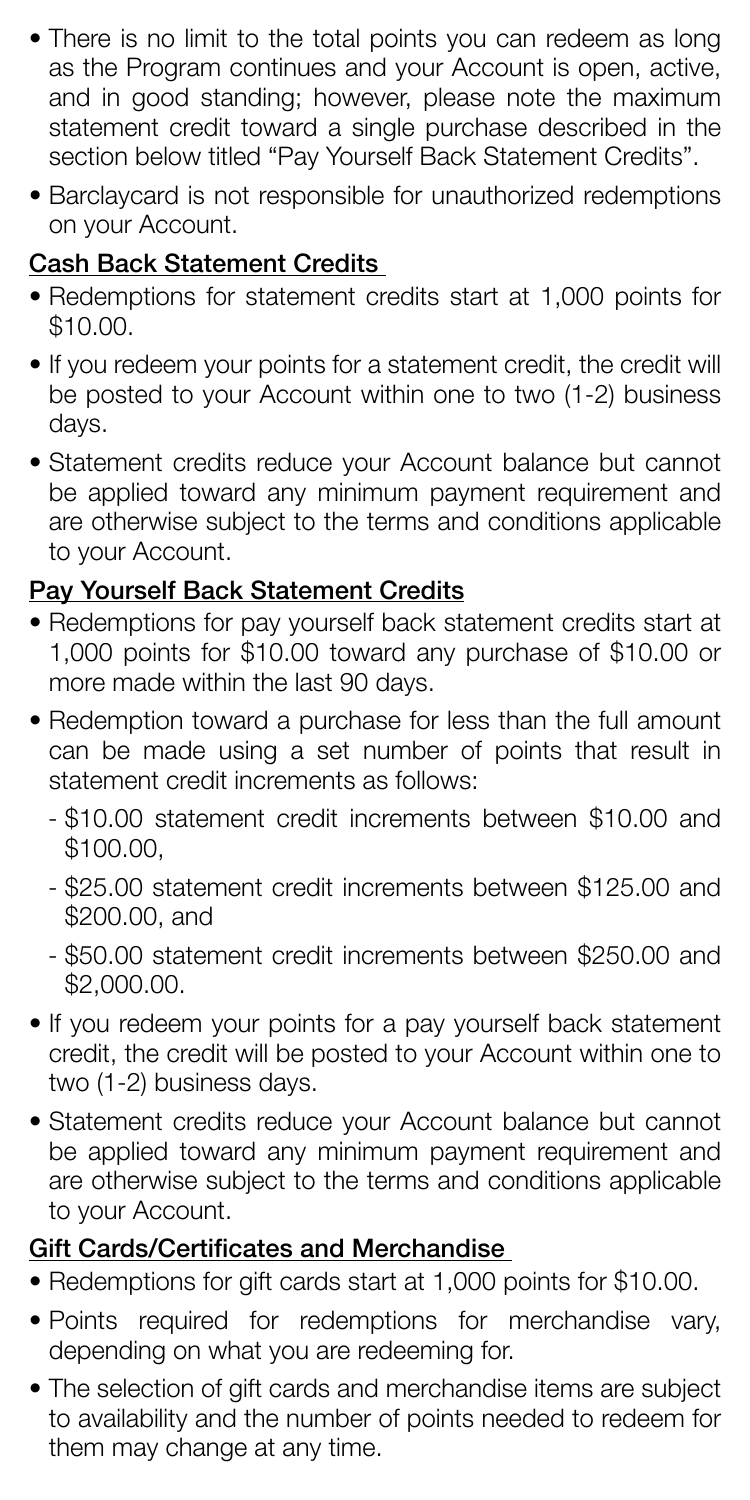- You may redeem points for gift cards, gift certificates and merchandise shipped to addresses in the 50 United States, Puerto Rico and the Virgin Islands. Items cannot be shipped internationally or to P.O., A.P.O., F.P.O. boxes, or Guam. Certain items may have shipping restrictions outside of the 48 contiguous United States and the District of Columbia and these restrictions will be noted in the terms & conditions for that item.
- You may choose to have merchandise or gift cards delivered to an address other than your Account billing address by updating the shipping information during the check-out process, but addresses cannot be changed after an order has been submitted. You can also choose to have redemption email confirmations delivered to an email address other than the one on file at Barclaycard by updating this information in the check-out process. Changing address or email address as part of the check-out process will not change the information on file at Barclaycard; it will only be used for that order.
- Certain items may be eligible for expedited shipping. Expedited shipping fees cannot be paid with points and must be paid with a major credit or debit card. The transaction description that will show on your credit or debit card statement for these fees will be "Rewards Redemption Center".
- Items ordered at the same time may arrive separately.
- All rewards are subject to product availability. Loyalty Edge reserves the right to substitute items of equal or greater value. Loyalty Edge will ship the model pictured or the most current comparable model available. Items shown are the latest models available at the time of placing your order.
- Terms of gift card and/or e-certificate redemptions are subject to the rules of the merchant that may be viewed online. Each merchant/provider has the right to place restrictions on the use of its gift cards or gift certificates. Gift cards or gift certificates are not exchangeable, refundable, transferable or redeemable for cash, cannot be replaced if lost or stolen and are void where prohibited.
- Gift cards/e-certificates must be presented to the participating merchant for redemption, use, and the delivery of goods and services. Items paid for by redeeming gift cards/ e-certificates will be subject to sales tax as provided by the applicable law of the jurisdiction in which the purchase is made. Sales tax, if applicable, will be a charge against the value of the gift cards or gift certificates or will require a separate supplemental payment.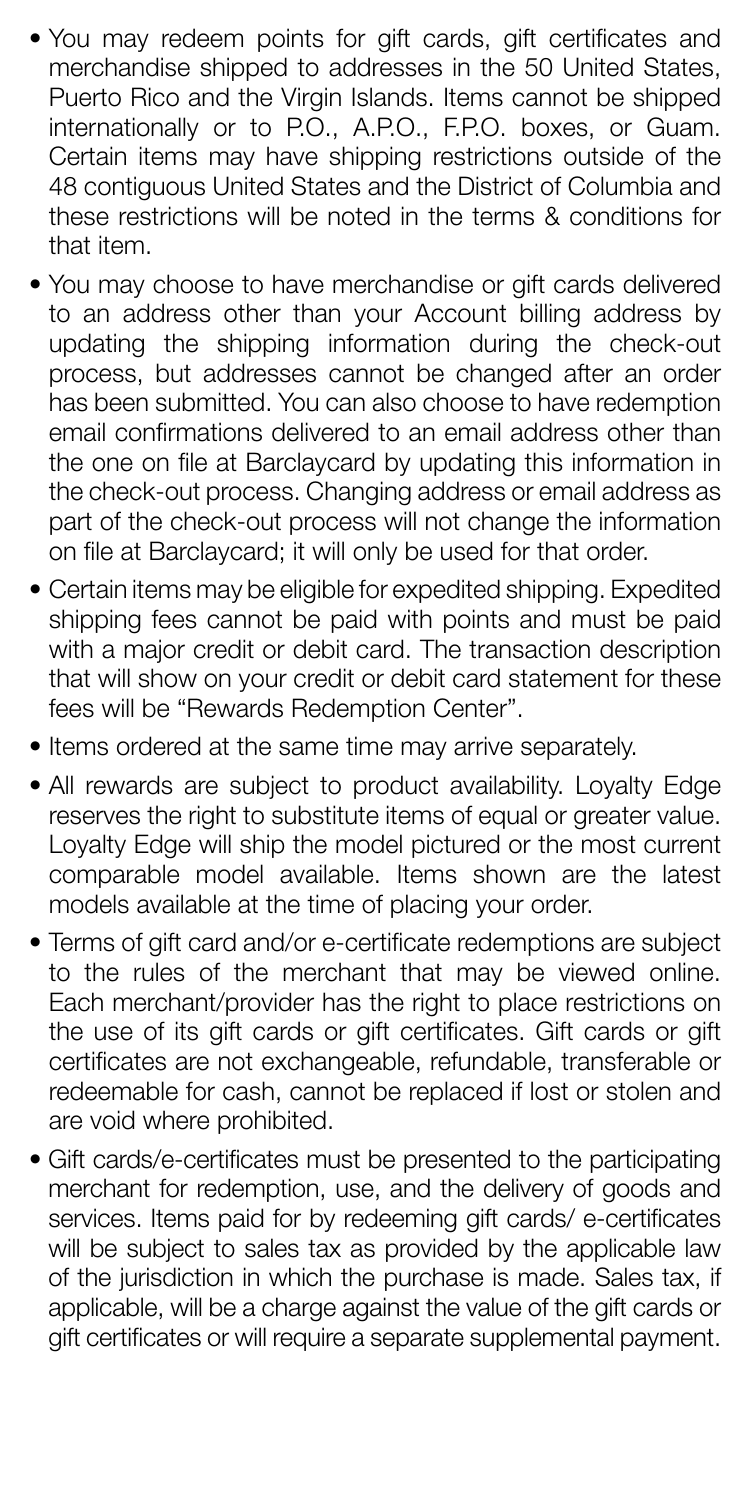- Tickets are nontransferable and do not include activities/ events separately priced. Tickets will be mailed and arrive within ten (10) business days of your redemption. Water parks are subject to seasonal or weather closures. Age restrictions may apply for access to certain facilities. Please see the terms and conditions of your specific item online for full details.
- Purchase protection or extended warranty coverage associated with your Account is not applicable to rewards. The manufacturers' warranty, if any, applies to items offered. Please check product terms and conditions online for additional product information details.
- Velvet Glove Delivery: Velvet Glove delivery is available on select products. A daytime phone number must be provided for orders that require Velvet Glove delivery. You will be contacted by the carrier to schedule an appointment for delivery. The Velvet Glove crew will deliver the product to your shipping address, bring it onto the premises, unpack it in the room of your choice (access permitting) and remove all packaging materials. They will not install or set up the product. Please be sure to inspect all items delivered by the Velvet Glove team before signing for such items. Should you find an issue with the merchandise, you should refuse the delivery, ask the carrier to re-package and remove the item from your premises, and contact the Customer Service number on the back of your Card. Once you accept delivery, no refunds, exchanges, or replacements will be allowed. For Velvet Glove delivery of larger items, shipment may require four to six (4-6) weeks.

## Merchandise Return Policy

- Items are nonrefundable and nonreturnable.
- Mail Delivery: If the items you received are damaged or defective, you must contact the Customer Service number on the back of your Card immediately and items must be returned within thirty (30) days of delivery. No exchanges or returns are accepted after thirty (30) days. Products must be in their original packaging. All parts must be included in package before credit will be issued or a replacement of the damaged or defective items will be shipped.
- Velvet Glove Delivery: Should you find an issue with the merchandise, you should refuse the delivery, ask the carrier to re-package and remove the item from your premises, and contact the Customer Service number on the back of your Card. Once you accept delivery, no refunds, exchanges, or replacements will be allowed.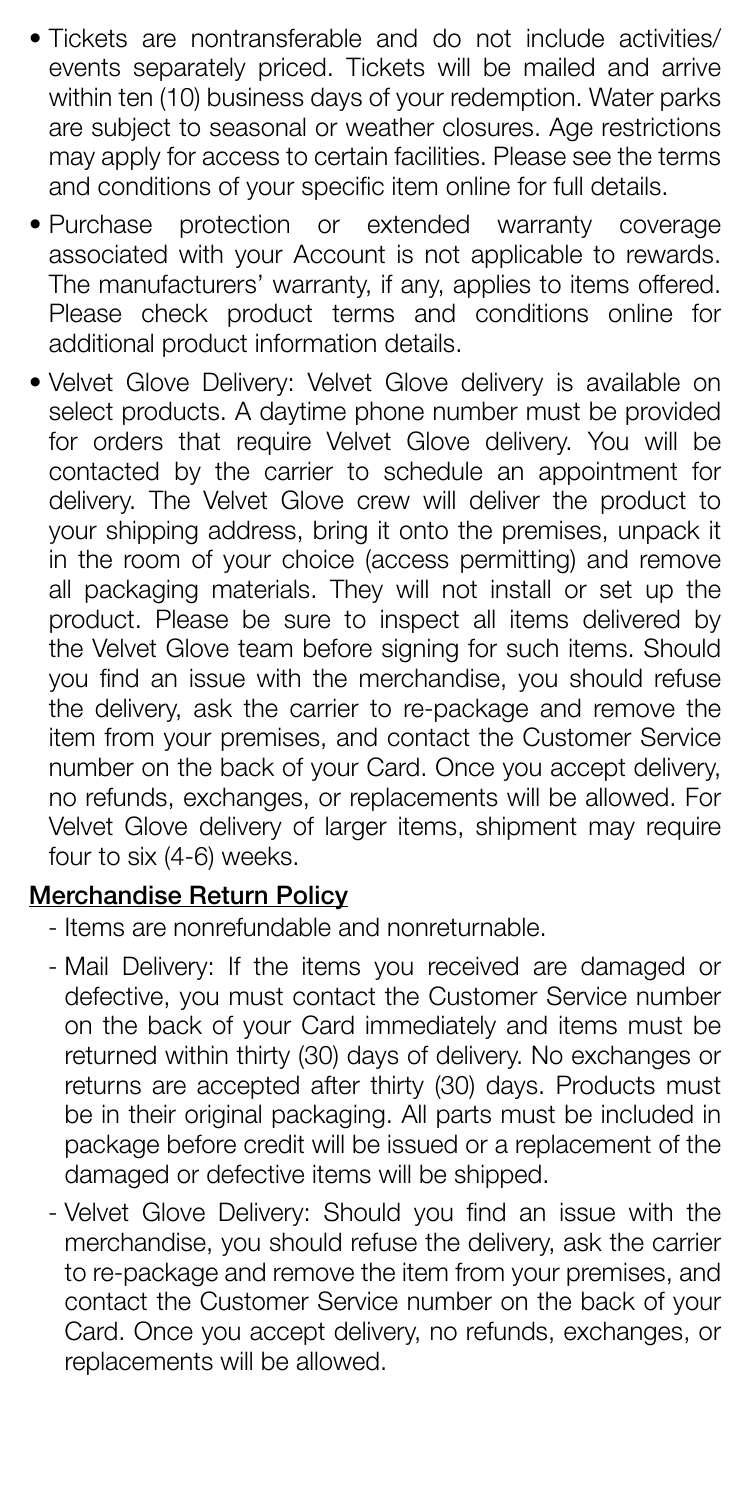### Important Information about Points

- As long as your Account remains open, active, and in good standing, your points will not expire or be forfeited.
- All points earned by the primary cardmember and any authorized user(s) will be added to the primary cardmember's points balance.
- You have no property rights or other legal interest in points. Points have no cash value or value of any kind until they are fully redeemed.
- Points may not be transferred or assigned.
- In the event of any abusive, gaming, or fraudulent activity related to the Program, as determined by us in our sole discretion, we reserve the right to make corresponding points adjustments to your Account and/or to close your Account at any time.
- The Program is subject to all applicable laws and regulations. The sale or barter of any points or items received through redemption as part of the Program, other than by us, is expressly prohibited.
- You are solely responsible for any taxes that may be owed as a result of points earned and/or redeemed. Please consult your tax advisor if you have tax questions about the Program. Barclaycard does not provide tax advice.

#### Points Restrictions

You may not earn or redeem points during a billing cycle in which any of the following occur:

- You fail to make the minimum payment due by the payment due date.
- Your Account becomes delinquent.
- Your Account is otherwise in default under your Cardmember Agreement with us. (You fail to keep your Account in good standing.)
- You or any authorized user on the Account, engage in fraudulent activity on this Account.
- You, or any authorized user on the Account, engage in any illegal activity through the use of the Program or engage in activity that is deemed to be abusive or gaming conduct under the Program, as determined by us in our sole discretion.